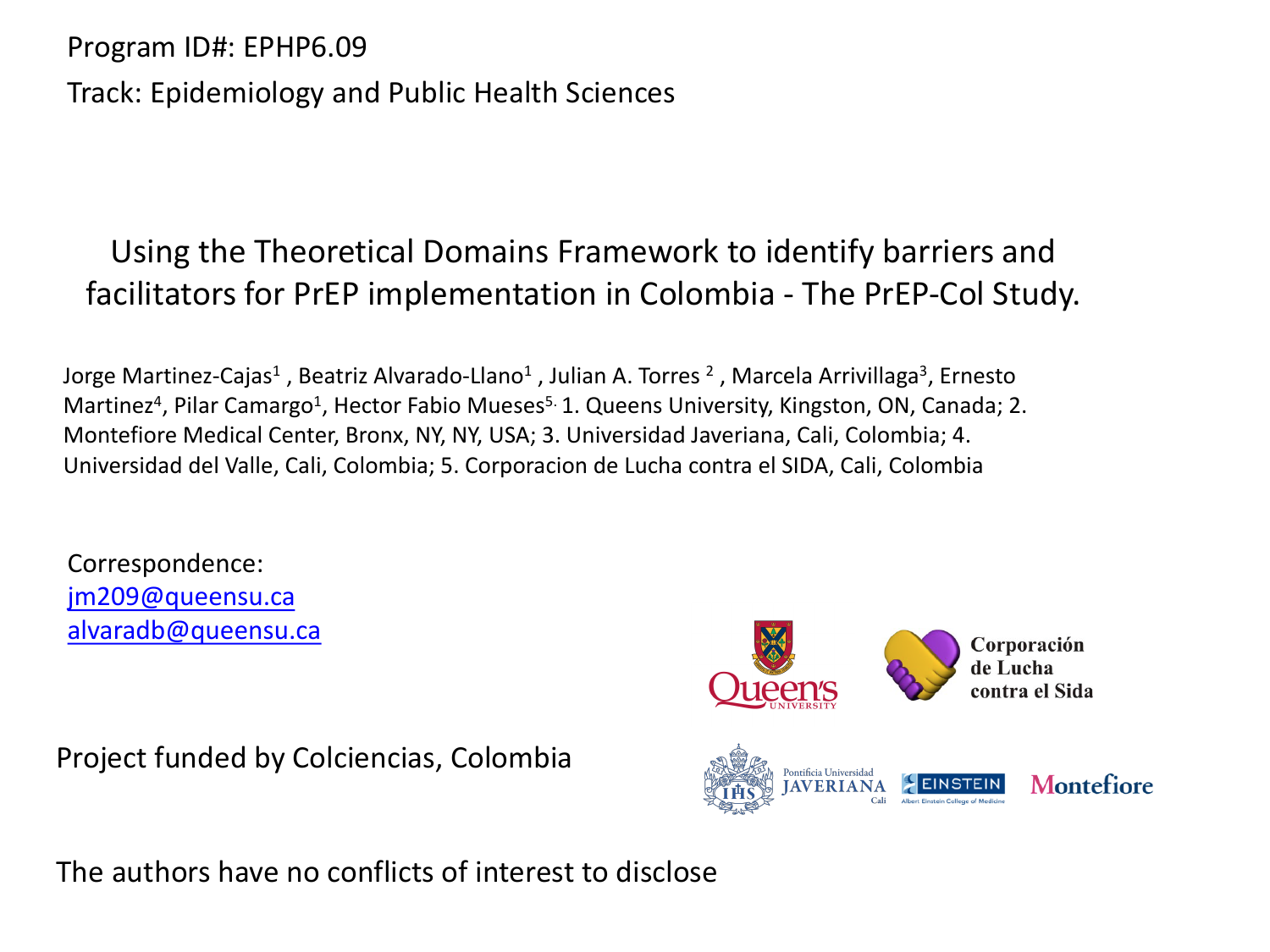# Background

- PrEP provision by health providers is a complex behaviour, yet most studies on PrEP adoption have not used theoretical framewoks of behavioural change.
- Herein, we describe the first steps to identify barriers and facilitators for intention of PrEP prescription in HIV care providers in Colombia, aligning them with the **Theoretical Domains Framework- TDF.**
- TDF incorporates most factors known to be associated with prescription of PrEP. **See TABLE**

# **Methods**

| <b>Domain</b>                               | <b>Application to PrEP</b>                                                                                                               | <b>Domain</b>                                           | <b>Application to PrEP</b>                                                                                                                   |
|---------------------------------------------|------------------------------------------------------------------------------------------------------------------------------------------|---------------------------------------------------------|----------------------------------------------------------------------------------------------------------------------------------------------|
| Knowledge                                   | HCP are aware of PrEP<br>as HIV prevention<br>strategy, and are familiar<br>with the delivery of PrEP<br>components                      | <b>Beliefs about</b><br>capabilities<br>(self-efficacy) | Self-confidence in performing<br>activities related to PrEP and<br>implementing PrEP guidelines                                              |
| <b>Skills</b>                               | HCP have received<br>training in different<br>aspects of PrEP                                                                            | <b>Beliefs about</b><br>consequences                    | <b>Beliefs about</b><br>benefits/disadvantages of<br>implementing PrEP; include<br>subscales of attitudes towards<br>PrEP and reinforcement. |
| <b>Professional</b><br>role and<br>identity | The extent to which PrEP<br>implementation is<br>perceived by HCP as part<br>of their work; this<br>includes aspects of<br>compatibility | <b>Characteristics</b><br>of PrEP                       | <b>Characteristics of PrEP</b><br>(simplicity; concerns, relative<br>advantage)                                                              |
| <b>Social</b><br>influences                 | Peer opinions about<br>PrEP that may influence<br>implementation of PrEP;<br>this includes aspects<br>related to subjective<br>norms.    | <b>External</b><br>influence                            | Perception about population<br>needs                                                                                                         |

- Cross-sectional analysis of HIV providers (physicians, psychologist, social workers and pharmacists) from 16 clinics representing 18 cities in Colombia.
- 380 HCP and managers were sent an online Qualtrics survey. Three reminders were sent at two-week intervals. A final mailed letter reminder was sent to half of the sample.
- A total of 170 started the survey, 140 of whom completed at least 80% of the questionnaire; 20 were administrators and many of the questions were not applicable to them; only three refuse to participate.
- Descriptive analysis of each item included; factor analysis (exploratory and confirmatory) using STATA. Internal coherence assessed by Cronbach's alpha. Good fit in CFA was: X2>0.05; RMSA <0.08; CFI >0.90; SRMR<0.08.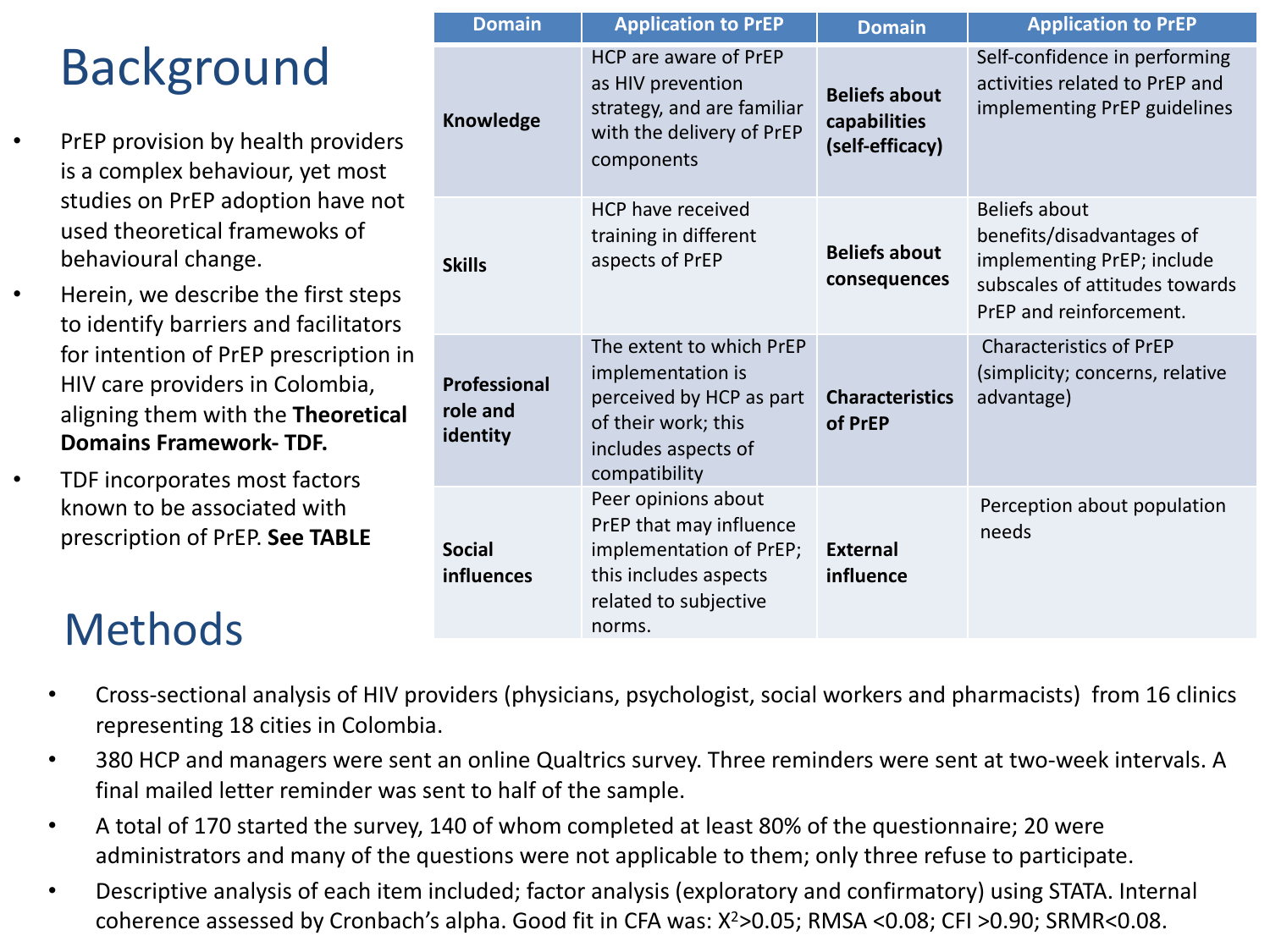## **Results**

#### **Participants**

Average age: 37.5(SD:9.3); 40% men; 42% with more than 5 years of work in HIV; 43% physicians, 25% nurses, 11% pharmacist, 6% social workers, and 12% psychologists .

#### **Frequency of intention to prescribe PrEP in the next 12 months**



#### No interest in PrEP

- **Willing but not intention**
- $\blacksquare$  Intention but no plan
- **Plan or have talked about**

#### Distribution of previous training in PrEP in the sample of HIV providers

| Ever received training in:                                     | $%$ yes |
|----------------------------------------------------------------|---------|
| <b>PrEP</b> guidelines                                         | 23.8    |
| Provision of care to PrEP patients                             | 18.5    |
| Counseling for PrEP patients                                   | 20.1    |
| Use of instruments to identify PrEP candidates                 | 9.7     |
| Need more training to be able to provide care to PrEP patients |         |
| Cronbach's alpha                                               | 0.84    |

### Factor analysis and description of items in scales included in knowledge scale

| Knowledge-familiarity (range 1-5)                                        | Mean                                   |
|--------------------------------------------------------------------------|----------------------------------------|
| PrEP Efficacy in HIV prevention                                          | 3.52                                   |
| Frequency and severity of adverse effects<br>of medications used in PrFP | 3.36                                   |
| Selection of persons who could benefit<br>from PrFP                      | 3.84                                   |
| PrEP-related counseling                                                  | 3.38                                   |
| Medications used for PrFP                                                | 3.82                                   |
| Factor and confirmatory analysis;<br>Cronbach's alpha                    | One factor,<br>Good fit,<br>alpha 0.92 |

#### Factor analysis and description of items in scales included in self-efficacy scale

| Beliefs about skills, range 1-10                                                            | Mean                                  |
|---------------------------------------------------------------------------------------------|---------------------------------------|
| I can provide care to PrEP patients                                                         | 7.9                                   |
| I can provide PrEP-related counseling to<br>PrEP patients.                                  | 7.8                                   |
| I can use algorithms to identify PrEP<br>candidates                                         | 7.3                                   |
| I can provide care to PrEP patient if I have<br>access to a clear PrEP protocol             | 8.5                                   |
| I can effectively collaborate with<br>colleagues to provide PrEP in my clinical<br>practice | 8.5                                   |
| Factor and confirmatory analysis;<br>Cronbach's alpha                                       | One factor<br>Good fit,<br>alpha 0.92 |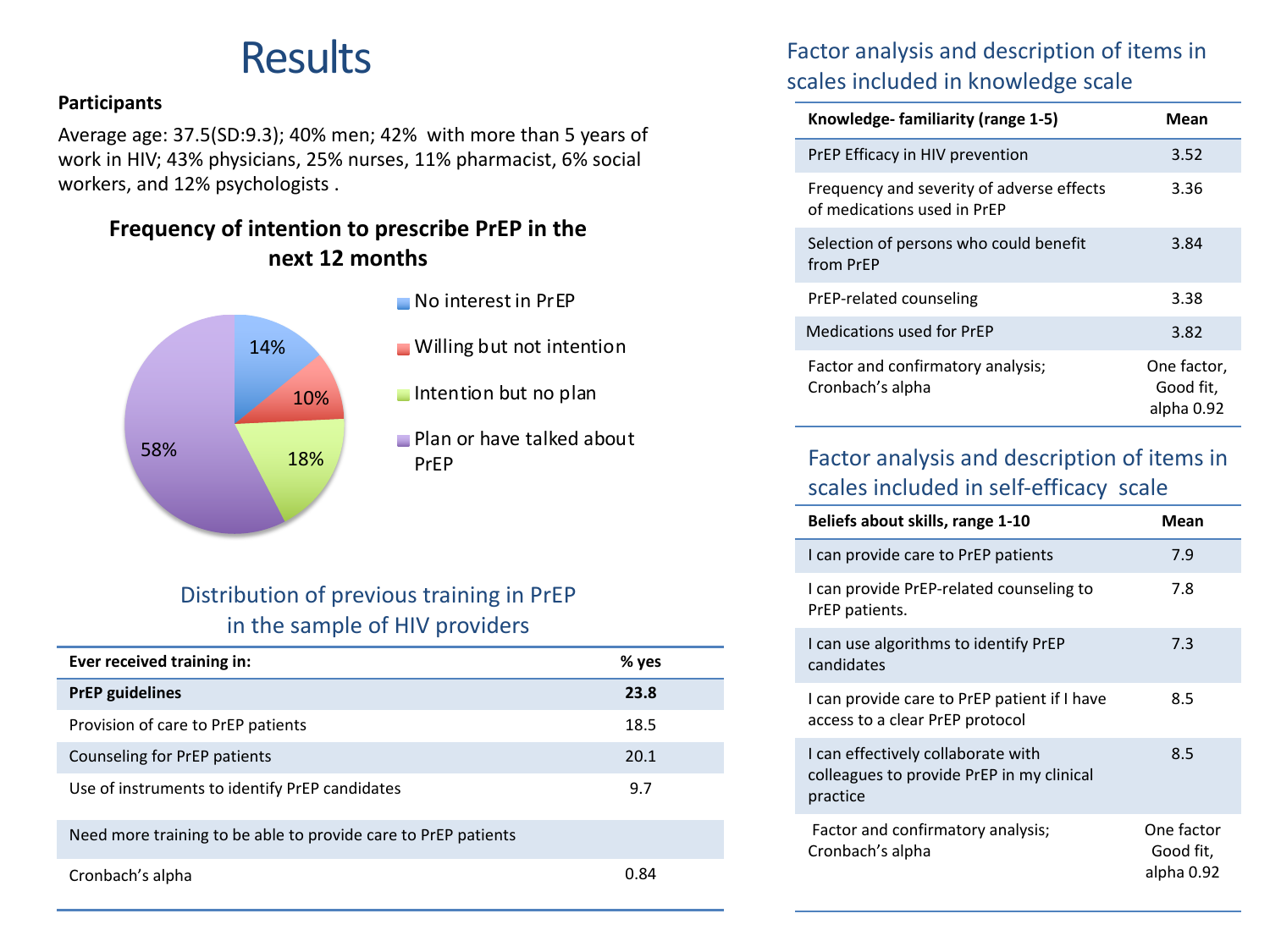### Factor analysis and description of items in population needs Scale

| <b>Population Needs:</b>                                                              | %                                     |
|---------------------------------------------------------------------------------------|---------------------------------------|
| It is possible to adapt PrEP protocols to the needs<br>of the people at risk of HIV   | 88                                    |
| There is enough support from community LGTBI<br>organizations for PrEP implementation | 40                                    |
| PrEP is something that the people at risk of HIV<br>want                              | 88                                    |
| Factor and confirmatory analysis; Cronbach's<br>alpha                                 | One factor<br>Good fit,<br>alpha 0.60 |

#### Factor analysis and description of items in the relative advantage scale

| <b>Relative advantage</b>                                                         | ℅                                     |
|-----------------------------------------------------------------------------------|---------------------------------------|
| PrEP should start to be used as soon as<br>possible as an HIV prevention strategy | 71                                    |
| I think PrEP would be a great complement<br>to condom use promotion programs      | 76                                    |
| PrEP use would have positive effects to<br>people at risk of HIV                  | 87                                    |
| I think PrEP would be more affordable than<br><b>HIV treatment</b>                | 71                                    |
| I think PrEp would be a good element to<br>improve the health of people at risk   | 72                                    |
| Factor and confirmatory analysis;<br>Cronbach's alpha                             | One factor<br>Good fit,<br>alpha 0.82 |

#### Factor analysis and description of items in the relative advantage scale

| <b>Social influences</b>                                                                     | %                                  |
|----------------------------------------------------------------------------------------------|------------------------------------|
| Many colleagues around would approve that I provided PrEP<br>patients                        | 88                                 |
| I would receive recognition from professional I value if I<br>provided care to PrEP patients | 32                                 |
| Many colleagues think that it would be important that I<br>provided care to PrEP patients    | 54                                 |
| In our clinic there are many people with motivation to<br>provide care to PrEP patients      | 52                                 |
| I think my colleagues would support PrEP implementation in<br>our clinic                     | 77                                 |
| Factor and confirmatory analysis; alpha Cronbach                                             | One factor Good<br>fit, alpha 0.77 |

#### Factor analysis and description of items in the professional role Scale

| Professional role/compatibility                                              | % completely<br>agree/agree        |
|------------------------------------------------------------------------------|------------------------------------|
| I see my personal values reflected in PrEP<br>implementation                 | 60                                 |
| I see my clinic values reflected in PrEP implementation                      | 67                                 |
| Providing PrEP-related care is compatible with the work I<br>do in my clinic | 90                                 |
| PrEP would fit well in the institution I work at.                            | 88                                 |
| Prep would be easy to implement in my clinic                                 | 60                                 |
| Factor and confirmatory analysis; Cronbach's alpha                           | One factor Good fit.<br>alpha 0.80 |